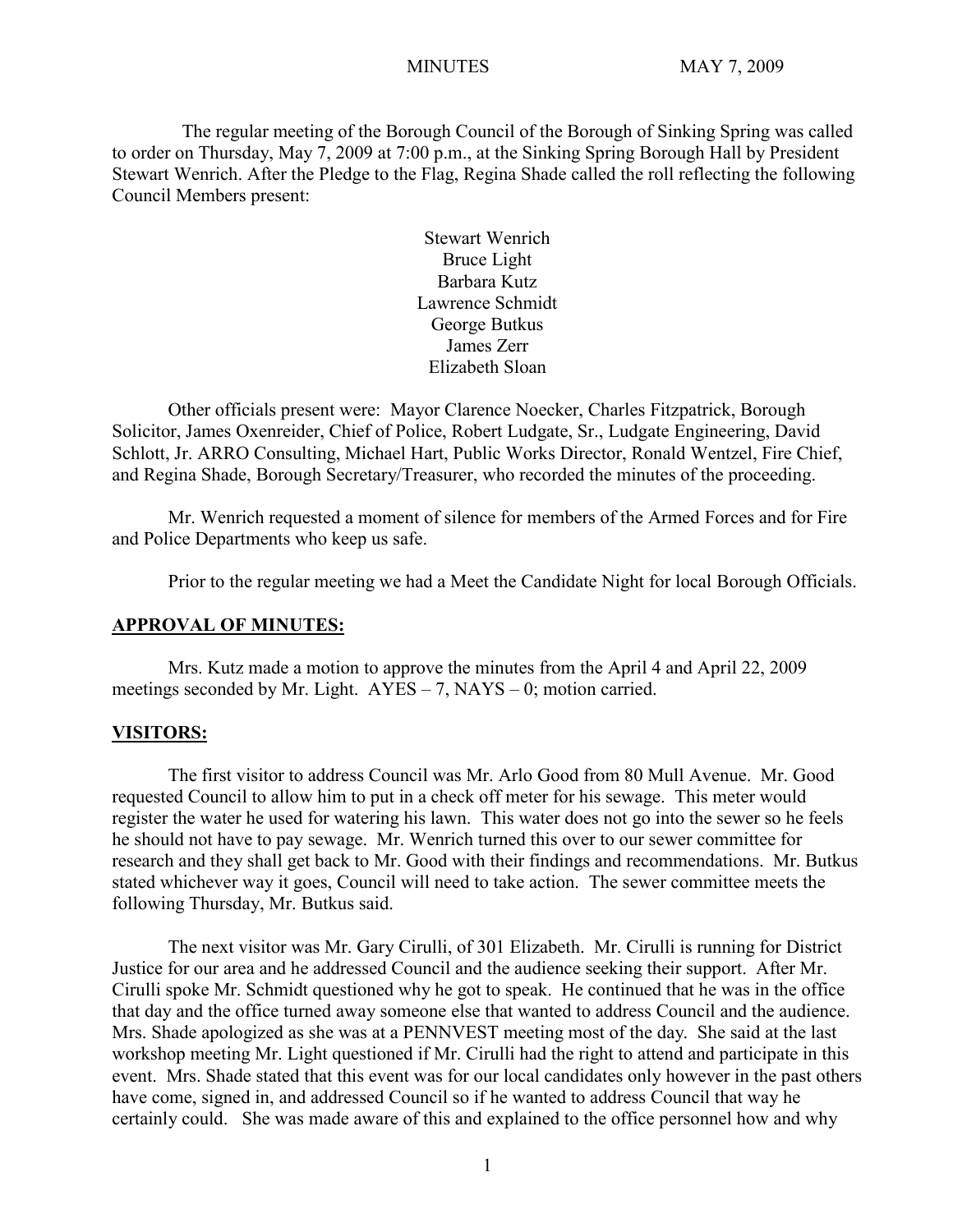# **VISITORS (cont'd) :**

this was handled this way. Mr. Cirulli stated he heard they called this person back and invited him. Mrs. Shade again apologized for the way things happened. Mr. Schmidt feels if one (1) candidate is allowed to speak, we should allow them all. In addition, Mr. Schmidt apologized to Mr. Cirulli.

# **COMMUNICATIONS:**

Mrs. Shade stated she had two letters.

 The first was a thank you letter she had written to Amerigas for their donation of \$350 to help offset the cost of our Memorial Day Parade

The second was a letter from a Mr. Stephen Hafer of 352 Sioux Court who had issues regarding the sewer increase. Mrs. Shade read the letter and it was given to Mr. Butkus for him to respond to the letter. Mr. Wenrich reminded everyone that the sewer bill also contains the trash bill as well. It costs the average household a little more than \$1.05 a day.

# **APPROVAL OF BILLS:**

Mr. Light made a motion to pay the bills; seconded by Ms. Sloan. AYES -7, NAYS – 0; motion carried.

# **REVITALIZATION PROJECT:**

Mr. Jim Pachuilo stated at the April workshop meeting he told them about three (3) resolutions he was asking Council to consider. One (1) of the resolutions was incorrect. The one (1) that is correct is for the Department of Community and Economic Development for \$30,000.00. This is for the PA Community Façade Program. In addition, he was looking for feedback on Council's opinion of allowing the Committee to become a PA Non Profit Organization. If you would like that to happen, if you could also state whether you would like the Committee to fill out the form or if you would like Mr. Fitzpatrick to complete it, either way would be fine. Mr. Butkus questioned if any of this will cost the Borough or its residents any money short of the paperwork fee. Mr. Loth stated the resolution for the façade grant is matched by property owners. They are the ones that will benefit from the handing out of the funds for improvements to the facades. Mr. Butkus asked if there was an application fee or anything like that to which Mr. Loth stated no. There is a "zero" impact to the Borough. If we do receive the award the funding will be distributed over time to the property owners and they must match what they get. Ms. Sloan stated on one of the resolutions it does say Larry Schmidt that is wrong. Mr. Loth apologized; he hit the wrong button. This is a downtown revitalization grant application. We are going for \$250,000.00. This is a match. The matching funds can be done from the bond issue. All we need to show is the bond issue. This will be for the benefit of the reconstruction we are trying to get going. This is for the intersections and things like sidewalks. Mr. Butkus stated so if we get it and we spend it, it could cost the Borough the same amount as we get in the grant money up to the \$250,000.00. Mr. Loth said it is a one (1) for one (1) so that is true. The million dollar bond issue is our match; you don't have to spend it, you just have to have it. The State looks at whether you have the funds that you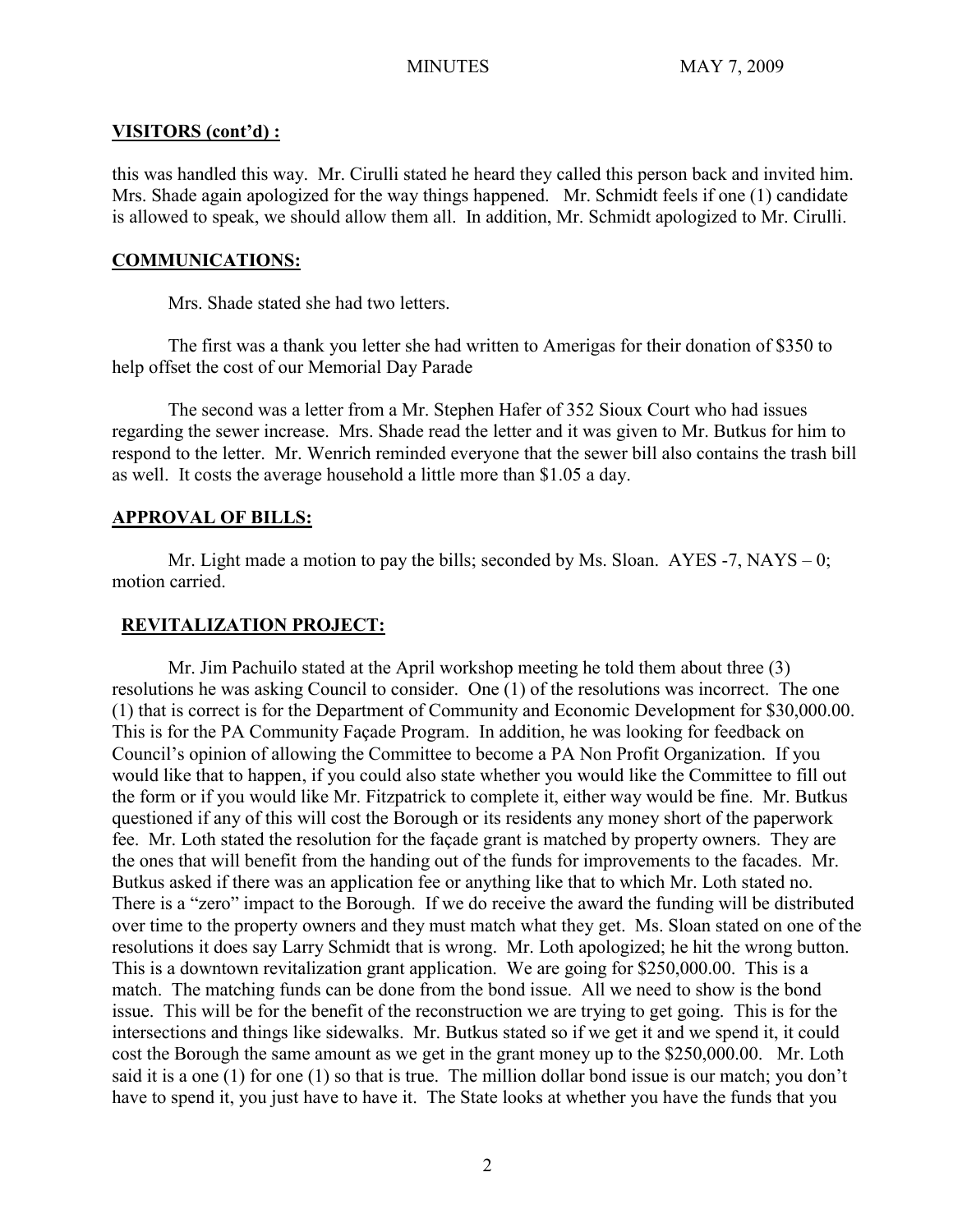# **REVITALIZATION PROJECT (cont'd):**

are requesting. Mr. Pachuilo stated this also includes services by the Borough. Mr. Wenrich stated so we have that covered already. Ms. Sloan stated it is not just showing it; it's actually spending it. If the State sends us \$125,000 out of the bond that we floated we need to match it with \$125,000.00. Mr. Loth stated yes, but you will be doing that. Ms. Sloan stated our ultimate cost will be up to the \$250,000.00. Mr. Loth stated you are already are going to be spending that on the intersection. That is the match. This grant helps pay for that. Mr. Butkus stated speaking hypothetically; let's assume that we get this grant and for whatever reasons we can't or we decide not to do the intersection at this time then what. Mr. Loth stated we can refuse the money. You have the right to refuse the grant. Mr. Butkus questioned if there was any grant application fee. Mr. Loth stated again there was no fee. Ms. Sloan would really like to look at a corrected version. She just received that copy. Mr. Loth apologized for sending the wrong document. Mr. Loth will send the corrected version to Mrs. Shade. Mr. Wenrich asked if there was a deadline to get this submitted to which Mr. Loth stated June  $30<sup>th</sup>$ . Mr. Wenrich stated we do have the workshop. It was decided to table this issue until the workshop meeting. Mr. Loth stated the Non Profit status makes the Committee an entity. It is still an entity of the Borough Council but the entity has substance. This allows the Revitalization Committee to apply to private foundations for grant programs that are available. The Borough is not allowed to apply to the Ford Foundation for funding but if BOSS20/20 becomes a Non Profit Organization it then becomes an entity and they can apply to the Ford Foundation for funding. Mr. Butkus questioned if there is any processing fees for the State. Mr. Loth stated there are two (2) ways to go. One (1) is the Revitalization Economic Team can get it done on line for about \$125.00 or the second way is through the Borough solicitor. It is Council's choice. Mr. Butkus questioned if this was a once and done thing to which Mr. Loth said yes. Mr. Fitzpatrick stated "let them do it." Ms. Sloan questioned how much do they typically run. Mr. Fitzpatrick said he doesn't do much of that but it's probably \$250 to \$300; something like that. Mr. Butkus questioned if they would become a Non Profit would that allow a business owner to donate and then they could take that as a tax deduction. As a PA Non Profit the answer is no. A contribution could be made but they can't deduct. In order to take a deduction that would mean they would need to have a federal designation. This is very time consuming and Mr. Loth does not feel we need to do that. Mrs. Shade questioned if we need a motion to allow them to do that on line. Mr. Fitzpatrick stated we did not; it is up to them. We are just putting our support behind them. Mr. Pachuilo stated often times what they are doing is just trying to keep Council aware of what they are doing. Mr. Wenrich asked if anyone has an issue with the Revitalization Committee going after their nonprofit status. Mr. Zerr made a motion to allow them to go after their nonprofit status; seconded by Mrs. Kutz. AYES – 7, NAYS -0; motion carried.

# **MILLER ENVIRONMENTAL:**

Mr. Peter Juzyk gave the report for April, 2009. Mr. Juzyk stated the technician from Lynx installed the replacement printer on April 2, 2009. Everything is working perfectly. They have been working on South Hull Street and James Street cleaning and televising. When they got to James Street manhole 235A which is the third manhole from Shillington Road, they observed a partial blockage which looked like grease and an accumulation of feed. They managed to catch that before there was any surcharge due to storm activity. In addition, as they were cleaning and televising they noticed the prints that they have did not quite match up to what we actually have out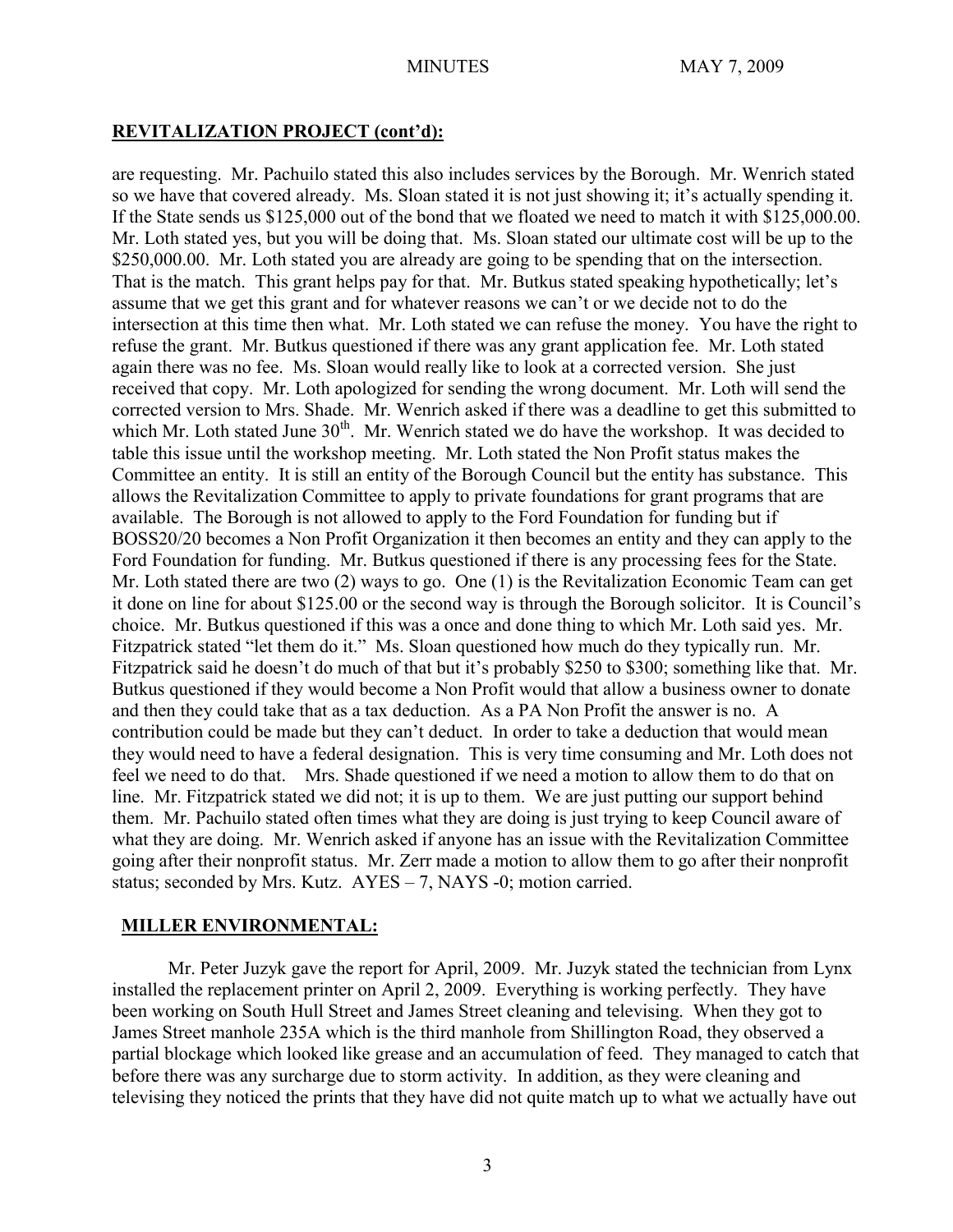# **MILLER ENVIRONMENTAL (cont'd):**

there. They explained that to Mr. Schlott and he feels he has a pretty good handle on where the lines run now. Mr. Schlott will try to get some as builts for them as well. A brief discussion ensued. It was discovered there was a missed connection from the Stonegate/Wagner Farms area on the plan. Mr. Butkus questioned how was this connection missed? Mr. Francis Butkus stated it was added later. *He was in the audience and it was inaudible.* Mr. Fitzpatrick asked Mr. Francis Butkus who their engineer was at that time. Mr. Schlott stated it was done by Hanover and then it became eventually, Stackhouse and Bensinger. Ms. Sloan feels a letter from Mr. Fitzpatrick might help this situation. Mr. Juzyk said he received a quote for the replacement of the chlorine cylinder scale. The low quotation was almost \$800 lower than his estimate. He placed the order with Kershner Environmental Technologies. The unit arrived yesterday and they are in the process of installing it. It is very simple to install. During the month of April it was observed that the Green Valley flow meter coming in from Lower Heidelberg Township had shown an abnormal increase in flow. They notified Lower Heidelberg and they began investigating possible causes as well as the Borough. It reversed itself without anyone figuring out what was happening. There was some grease removed from the manhole at the plant site though. It could be that the grease was causing the abnormal reading. At its worst Mr. Juzyk stated he was reading about 200,000 gallons per day which they were not seeing it as effluent flow from the plant. Mr. Butkus requested that Miller take the lid off more frequently and keep an eye on it from now on. Mr. Juzyk was planning on doing this. Due to these high readings, Lower Heidelberg's contribution to the plant jumped to about 39%. The total flow to the plant was 15,737,000 gallons for an average of 525,000 gallons. There was 2.63 inches of rain during the month. Ms. Sloan questioned if the meter could be going bad and at what point do you pull the meter? Mr. Juzyk stated if it happens again, he would contact the company that calibrates our meters to come and recalibrate it. We do have all the flow meters calibrated twice a year.

# **REPORTS OF COMMITTEES AND OFFICES:**

# **BOROUGH ENGINEER: ROBERT LUDGATE, SR.:**

Mr. Ludgate stated that he and Mr. Hart attended a very good meeting with PENNDOT that day. They finally were able to sit down with PENNDOT and review their plan. They wanted PENNDOT to tell them if they have any issues with it. PENNDOT did have some issues and they will be working to respond to some site concerns. They had some concerns regarding ADA accessibility at Penn and Mull Avenues that will need to be addressed. Mr. Ludgate has spoken to Mr. Fry and their feeling was we should start applying for the Highway Occupancy Permit instead of waiting. Another important issue that was discussed was that this project ties to the Boscov's site. That developer is anxious to see this project happen so he can follow through on more than the first phase of the project. The second issue was the LUPTAP Grant. Part of this grant is naming a project manager. He would like to request his name be put in as the project manner so that he can carefully monitor the budget. He does not want to obtain another planner as we have a lot of the work completed already and if we name someone else we might need to redo some of the work that is already completed. If Council agrees to submit his name as the planner, DCED will need to review and approve it as well. Mr. Schmidt made the motion to submit Robert Ludgate, Sr. as project manager for the purpose of the LUPTAP Grant; seconded by Mr. Light. AYES – 7, NAYS – 0; motion carried.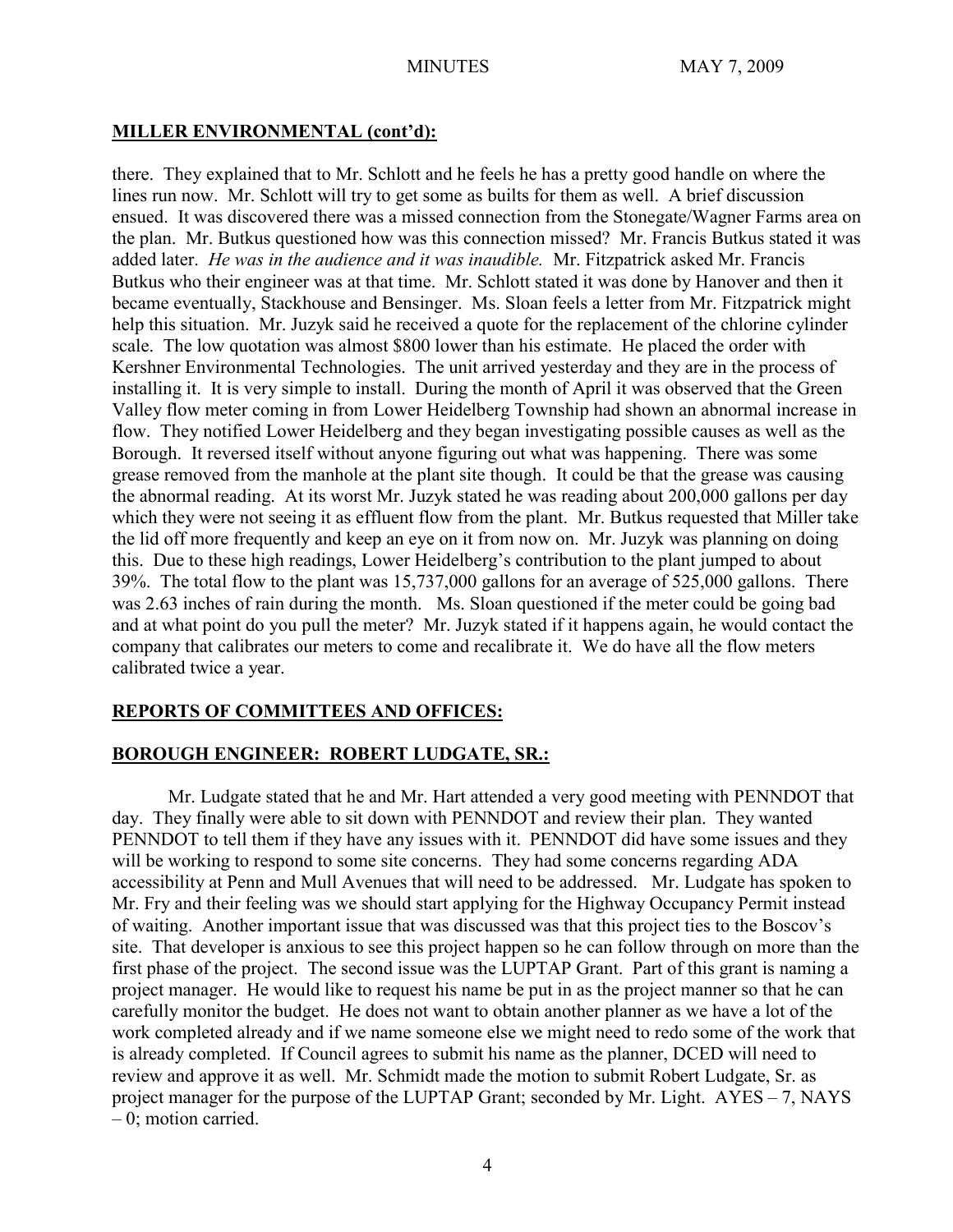#### **SEWER ENGINEER – DAVID SCHLOTT, JR.**

Mr. Schlott informed Council that he had the bid results for the wastewater plant expansion/upgrade. The bids were opened on Thursday, April  $30<sup>th</sup>$  at 2:00 p.m. here at the Borough Hall. The apparent low bidder for contract one (1) which was general construction was Wickersham Construction Engineering, Inc. out of Lancaster, PA. There base bid was \$2,591,000.00. Contract two (2) for the electrical construction was Hirneisen Electric, Inc. out of Reading. Their bid was \$337,700.00. ARRO had estimated for construction costs this project would have been around 4.5 million. These were great bids perhaps not for the time, but great bids for us. They have reviewed the forms and both look in good shape. They were sent to Mr. Fitzpatrick for his review as well. ARRO recommends that Council accept both bids. They would be conditioned upon meeting the Disadvantaged Business Enterprise Solicitation and Utilization Requirements which are required by PENNVEST on this project. Mr. Fitzpatrick stated he did review the bids and they appear to be in order; there are a couple of mathematical errors that are actually in our favor. In addition, the bids are incompliance. He continued that he feels it is important for Council to do this tonight as the contractors could begin mobilizing. While construction can't begin some of the beginning paperwork can be started. Ms. Sloan questioned since the bids came in lower is there any reason we should think about upping the capacity a bit and still come in under the 6.5 million dollar mark. Mr. Butkus asked if she meant building more capacity into the plant. She said yes. Mr. Butkus stated giving the layout of the plant we are maximizing without taking a huge step up which would mean a new oxidation ditch. At this point it is not practical nor does it look required. Ms. Sloan understood. In addition, Mr. Schlott stated that PENNVEST improved this on the scope of work that was presented. Mr. Schlott continued that there is a very aggressive timeline of work for this. Also he and Mrs. Shade went to a meeting today in Hazelton where they said certain milestones have been set and one of those is to set a settlement date by May  $31^{st}$ . Also they want the settlement to occur before June  $17^{th}$ . They want to get this money out on the street. We don't want to slow them down. Mr. Butkus made a motion to accept the apparent low bidder and authorize Mr. Schlott, Mr. Fitzpatrick, and Mrs. Shade to make the appropriate paperwork for closing so we can move ahead with closing this project; seconded by Mrs. Kutz. Mr. Zerr questioned if we should do two separate motions. Mr. Butkus amended his motion to include the verbiage both contracts and award to both low bidders and authorize Mr. Schlott, Mr. Fitzpatrick, and Mrs. Shade to make the appropriate paperwork for closing so we can move ahead with closing this project; seconded by Mrs. Kutz. Mr. Wenrich requested a roll call vote. AYES – 7, NAYS – 0; motion carried. Mr. Fitzpatrick stated Mr. Setley's office had advertised the Ordinance that is required for PENNVEST Funding. The Ordinance is prepared and ready for adoption that evening. In addition, he would like a motion to authorize the President and the Borough Secretary to sign all the appropriate documents required by PENNVEST and to apply to DCED for the loan. Mr. Butkus made a motion to approve the Ordinance required by PENNVEST and to accept the PENNVEST funding for the sewer project; in addition to authorize Mr. Wenrich and Mrs. Shade along with Mr. Fitzpatrick and any other appropriate officials to take care of the paperwork and to submit before DCED the said loan; seconded by Mrs. Kutz. The interim loan has been taken care of. Ms. Sloan requested that we get this type of stuff in advance of the meeting. Mr. Fitzpatrick stated that he only received it today himself. Mr. Wenrich asked for a roll call vote.  $AYES - 7$ ,  $NAYS - 0$ ; motion carried.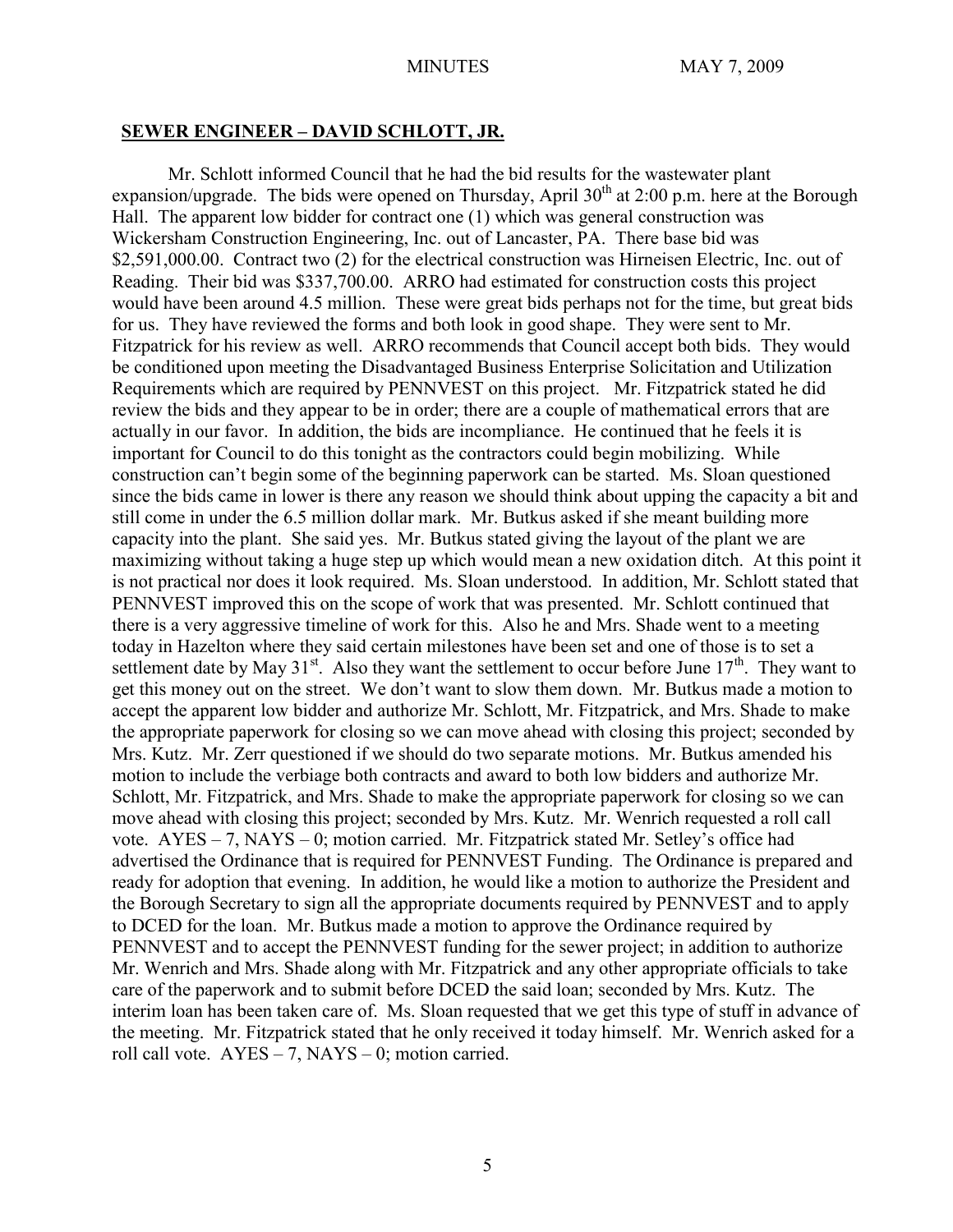#### **LIBERTY FIRE CHIEF – RONALD WENTZEL:**

Mr. Wentzel apologized to Council for not being here for the workshop meeting. He thanked Council for their vote to move ahead with the joint venture. He feels it will be better for everyone. He also stated he understood Mr. Wenrich's concerns. Mr. Wentzel stated he had been a member of the Liberty Fire Company for twenty nine (29) years; the last twelve (12) as Chief. Although the name will change the service will not. He explained when a resident or whoever calls for help, that person does not care what name is on the side of the truck, they just want them to make the problem go away. By merging these companies we will have a lot more resources available to them. There will still be a Sinking Spring station here. He will still be involved in it as well. He thanked them again. Mr. Butkus asked if this will take some burdens off of him and others in similar positions. Mr. Wentzel thinks so; in the long run however it will be busier with meetings and such. He thinks this will be the best in the long run. Mr. Wenrich stated they will have his full support. Mr. Schmidt stated we need to authorize \$5,000.00 to the new fire company for seed money. Mr. Schmidt stated Mr. Wenrich put him in charge of the placement of members on the Board for the new fire department. Mr. Schmidt questioned if they must both be Council members. Mr. Fitzpatrick stated ultimately it was to be one member from the municipality appointed by Council and one from Council. However the final bylaws stated that the municipality can appoint two (2) members; they didn't have to be a member of Borough Council. They could be two (2) members of the community or it could be two (2) members of Borough Council. It is Council's desecration. Mr. Butkus questioned how long this would be for and Mr. Fitzpatrick said three (3) years. At that point it drops to one (1). Ms. Sloan feels it will be staggered (all the positions will not be done at the same time.) Mr. Light wondered if we can wait to do this. He stated he was confused; he thought too that it must be two (2) members of Council. Mr. Wenrich said we can vote on the seed money and table the rest till workshop. Mr. Fitzpatrick stated they are looking to have trustees appointed as soon as possible. They want to get this operational as soon as possible. Wernersville said they would be appointing around the  $14<sup>th</sup>$  of May. Mr. Schmidt said he needs to talk to his committee; however he feels we should have one (1) member from Council and one (1) member at large. Mr. Zerr stated he felt he could solve this problem right now. He said it appears to be a direct hit at himself and a direct problem with him. He recommended that we use Ms. Sloan. He made a strong recommendation that we talk to Bob Williams. Ms. Kutz questioned who Bob Williams is. Mr. Wenrich stated he owns Williams Metalfinishing. Ms. Sloan stated he was a member of the community and he has been approached by one (1) of the Chiefs. Mr. Schmidt feels we should ask him. Mr. Zerr stated he was asked and he did agree to serve. Mr. Schmidt questioned if he was asked already. Mr. Zerr said that is what he understood. Mr. Zerr made a motion to appoint Ms. Sloan and Mr. Williams to serve on the Board; seconded by Mr. Butkus. AYES – 6, NAYS – 1 (Mr. Schmidt); motion carried. Mr. Zerr made a motion to give the \$5,000.00 seed money; seconded by Mr. Butkus; AYES – 7, NAYS – 0; motion carried. Ms. Sloan questioned who do they talk to about this? Mr. Fitzpatrick had no idea. Mr. Zerr said Mr. Jeremy Rapp. Monday night all the documentation will be voted on by the fire company. Mr. Fitzpatrick stated they will be deciding on how the fire companies will be separated.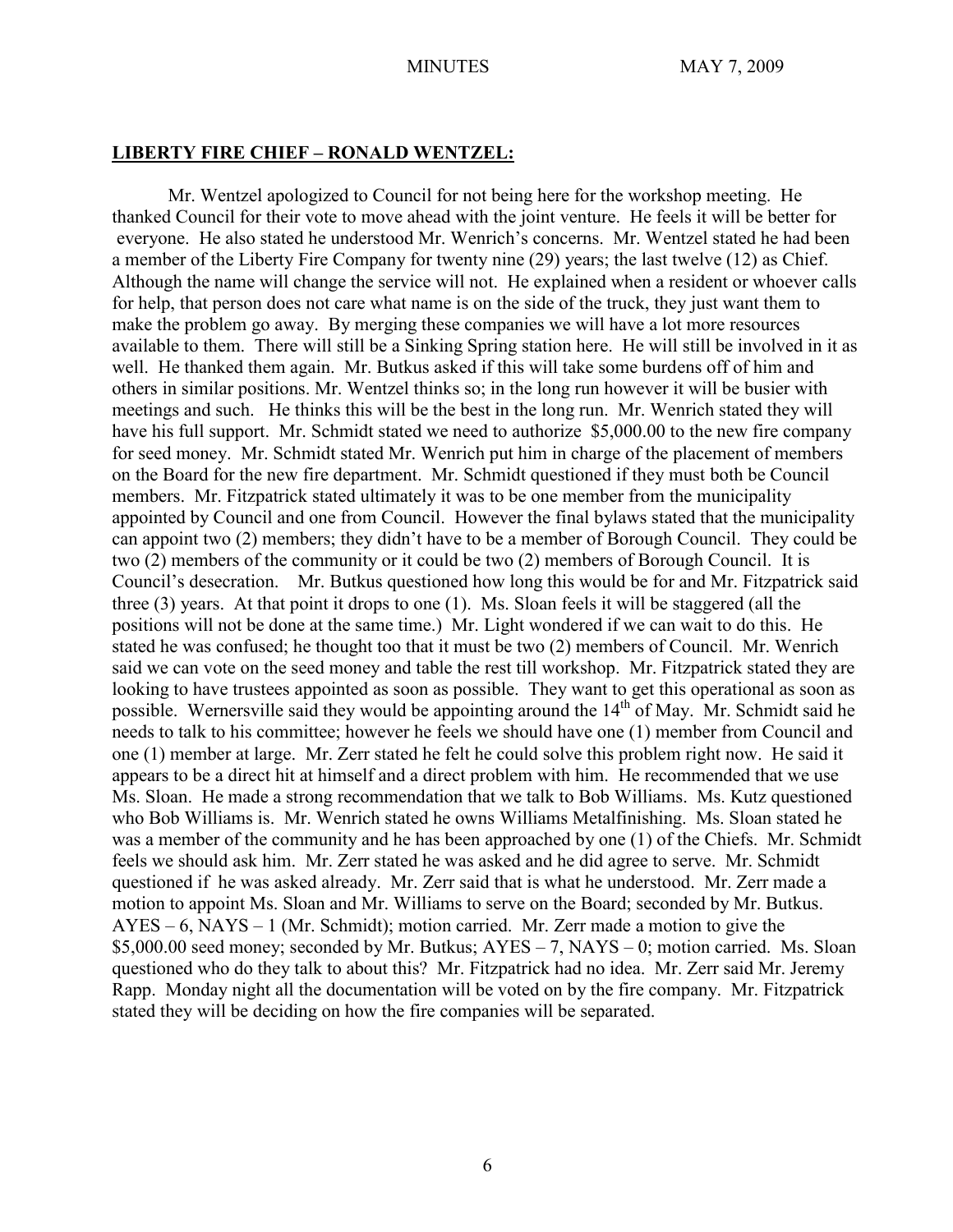# **RECREATION – BARBARA KUTZ:**

Mrs. Kutz thanked Mr. Wentzel as well as the rest of the fire company for their help with the Easter Egg Hunt. Mr. Wentzel stated whatever we need they will be there for us. Mrs. Shade thanked him as well for providing the trucks as shields from the wind.

# **PUBLIC WORKS DIRECTOR – MICHAEL HART:**

Mr. Hart said he had two (2) items. The first item was in regards to the Brookfield project. He wanted everyone to know we are moving forward. All parties have agreed on what needs to be done. Some of the projects will be beginning in Monday. There will be two (2) inspectors. It will be either himself or Mr. Ludgate; they will be there full time. A brief discussion ensued as to what needs to be done. The second item had to do with plans for a minor subdivision on South Hull. There were two (2) outstanding items that needed to be addressed and they are now complete. He needed Council's signatures on the plans.

Under new business it was the Berks County Purchasing Council. He stated electric costs will be rising a lot next year. PPL's rate cap ends at the end of this year. In 2010 it is projected that metered services will be going up 30% to 45%. Unmetered service will be going up 125%; this includes our street lights. What the Purchasing Council has proposed to do and they are already moving forward with this, is that every Borough, Township, and the City of Reading that is a member of this group is agreeing to go out and bid for electrical power for the next three (3) to five (5) years as a group purchase. This should save us a lot of money over the next few years by locking us in on a price. The only thing he needs from Council is their permission so he can release our PPL usage to them so we can be included in this study and hopefully this plan. Ms. Sloan questioned if there was one (1) other provider. She said she got something in the mail the other week that said she could pick someone other than PPL. Mr. Hart stated that is what the Purchasing Council is going to do. They have actually talked with three (3) other power companies. They have talked with American Power Net. We need to agree and move forward with them and hopefully save a lot of money. Mr. Zerr made the motion to allow Mr. Hart to give the PPL information to the Berks County Purchasing Council; seconded by Mr. Light. AYES – 7, NAYS – 0; motion carried. Mr. Wenrich will see that he gets some information. Mr. Hart explained about the electric. He questioned if we want to incorporate Miller into this as Miller actually pays the electric bills at the plant. He questioned if we could do that. Mr. Butkus asked Mr. Fitzpatrick to which Mr. Fitzpatrick stated sure. Mr. Fitzpatrick feels we could designate Miller as a recipient of that. Mr. Zerr stated the plant is ours. Mr. Hart said yes, but the bills come in Miller's name. Mr. Zerr understood that but the plant is still ours he said. We would need to enter into an agreement with Miller but we are trying to save money. If we save money, Miller we'll save money, Mr. Fitzpatrick said. Mr. Fitzpatrick feels we can work that out. A brief discussion ensued. Mr. Hart said that we aren't really going to save money but we are going to be locked into that same price so we won't be hit with huge increases every year.

# **UNFINISHED BUSINESS:**

The Memorial Day Parade is Monday, May  $25<sup>th</sup>$ . It steps off at 10:00 a.m. weather permitting.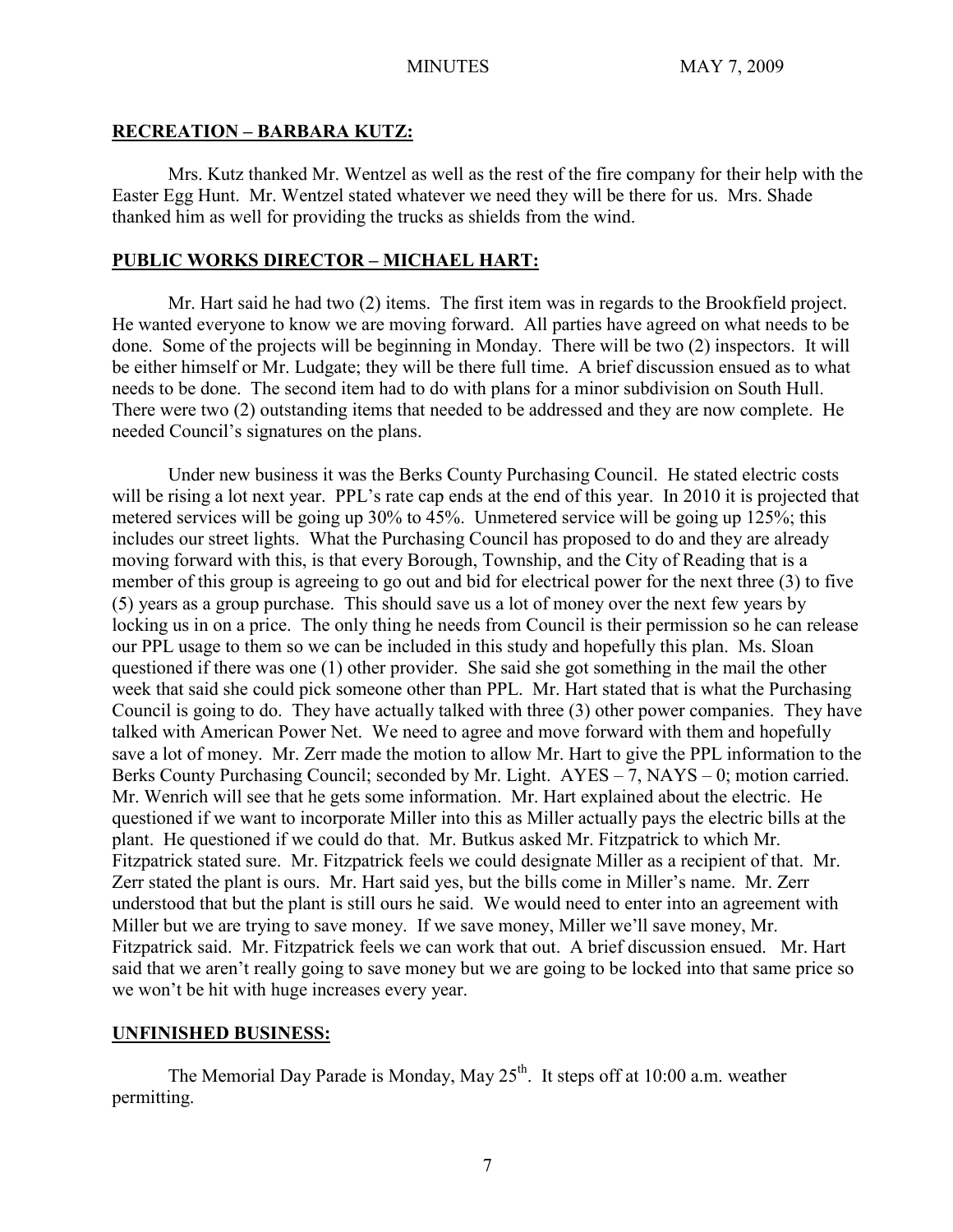#### **UNFINISHED BUSINESS (cont'd):**

The next item was the VFW Agreement. Mr. Fitzpatrick stated this was handed out at the last meeting. He heard no comments. This is the agreement that we will take the monuments in case something happens to the VFW. They will pay for all the costs. Mr. Zerr made the motion to move forward with the VFW Agreement; seconded by Mr. Butkus. AYES – 7, NAYS – 0; motion carried.

The next item was the sewer truck rental to the Borough of Leesport. There needed to be some revisions. The revisions were made. There was a concern about them having adequate insurance to cover the truck in case something happens. Our policy continues with that piece of equipment as long as the people who use the equipment within the Borough are the same ones that will be operating them in Leesport which they are doing. Mr. Schmidt made the motion to allow the Borough of Leesport to use our sewer truck with Miller Environmental employees operating it; seconded by Mr. Light.  $AYES - 7$ ,  $NAYS - 0$ ; motion carried.

The next issue was the Route 422 Corridor Ordinance. Mr. Schmidt questioned if this was the Ordinance for general maintenance to which Mr. Fitzpatrick said yes. Mr. Fitzpatrick said that South Heidelberg had prepared the Ordinance. It would be an Ordinance to authorize entering into an intermunicipal agreement to try to contract with one (1) service organization to provide service and maintenance to all the traffic signals along the Route 422 corridor. One item that he has spoken to some of the other solicitors about is that one (1) or perhaps more municipalities have a contract that maybe goes into next year. The only amendment that he requested was that it becomes effective upon the expiration of the existing contracts. There is no company named in the documents. They were going to go out and solicit an agreement. If all of the municipalities are not in agreement with the contract, it will fail. You go back to doing it on your own. A brief discussion ensued. Mr. Schmidt made a motion that we advertise this Ordinance; seconded by Mr. Light.  $AYES - 7$ ,  $NAYS - 0$ ; motion carried.

The next item was a time extension on the Terraces' project. Mr. Ludgate stated we received a letter from their engineer looking for a time extension. They are making changes to their plan like we requested. They want to keep the application open. The extension is for ninety (90) days, Mr. Ludgate said. Our time now would expire on June 2<sup>nd</sup> which is prior to our next formal Borough Council meeting. It is Planning Commission's recommendation that we grant the time extension. Mr. Light made the motion to grant the ninety (90) day time extension to the Terrace project; seconded by Mr. Butkus. Mr. Zerr questioned how many times can we make extensions? Mr. Fitzpatrick stated forever. Mr. Fitzpatrick stated some very large projects can be extended three (3) or four (4) times. Mr. Ludgate explained what they had to do and why the time extension was needed. They are making progress. AYES – 6, NAYS -1 (Mr. Zerr); motion carried. Mr. Fitzpatrick cleared up that it is ninety (90) days since the date of expiration.

The next issue was the Sunset Apartments. The Planning Commission passed a motion to recommending rejection with a caveat that if the applicant offered a time extension they would recommend accepting it. A letter was sent to the applicant informing them of the Planning Commission's vote and giving them the opportunity to respond. They have not responded so therefore he believes the Planning Commission's recommendation would stand. Ms. Sloan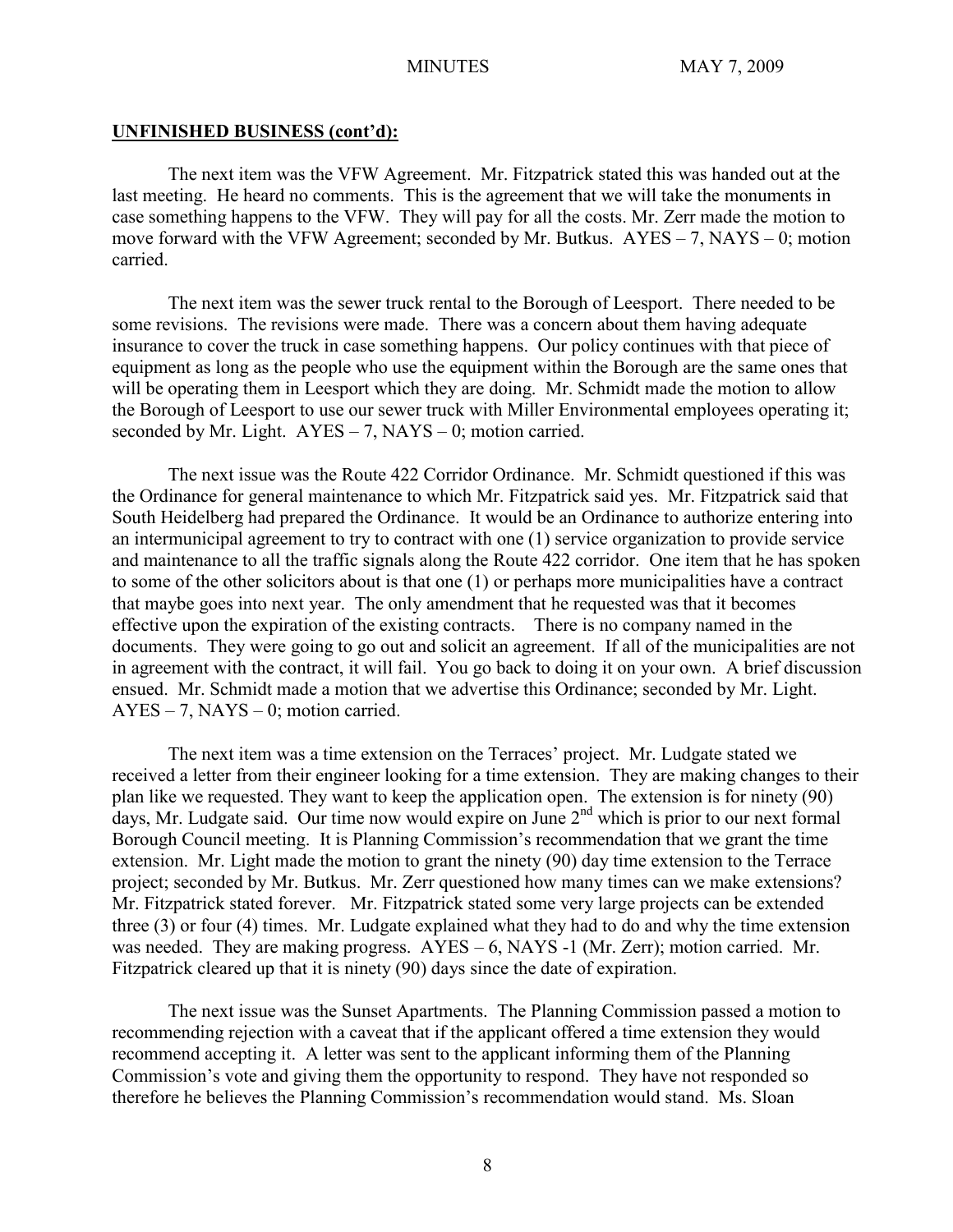# **UNFINISHED BUSINESS (cont'd):**

questioned if we knew they received it and if we sent it certified. Mr. Ludgate stated no to both. Mr. Ludgate said the time runs against the Borough so if we don't act they could be approved so we must do something. There were two letters. They came in and presented a plan but did not resubmit a plan. The comments on May 1<sup>st</sup> were on plans that were presented but they never actually submitted a plan. The actual submitted plan was in 2008 and the original review letter was done by Mr. Pete Eisenbrown on September 19, 2008. Mr. Fitzpatrick feels they probably aren't interested in submitting anymore. Mr. Butkus made a motion that we reject the plan as based on the engineer's letter dated September 19, 2008 and May 1, 2009; seconded by Mrs. Kutz.  $AYE S - 7$ , NAYS – 0; motion carried.

# **NEW BUSINESS:**

Mrs. Kutz stated her and Heather Kraft, our head playground leader this year, interviewed for the one (1) open playground leader position. We cut back from five (5) leaders to four (4) leaders this year. Mrs. Kutz would like to see Heather paid \$9.00 per hour as head leader; Nate Kennedy is coming back and she would like to see him at \$8.75 per hour; Dante Giamberadino will be back at \$8.00 per hour, and Paige Carroll is the newest leader and she will be making \$8.00 per hour. Mrs. Kutz stated we had a lot of over qualified people applying this year. Mr. Zerr made a motion to hire the leaders at the rates that were recommended by Mrs. Kutz; seconded by Mr. Butkus.  $AYES - 7$ ,  $NAYS - 0$ ; motion carried.

Mrs. Kutz stated that Mrs. Shade has worked with our Nextel carrier and we are down to eight (8) phones. It will be a plan with 1,400 minutes effective May  $16<sup>th</sup>$ . Our plan will drop to \$187.00 a month. This would be a savings of about \$2,500.00 a year. In addition, if we see that the 1,400 minutes are not being used, we can lower that as well at some point down the road.

The next item was the Hepatitis B vaccines for Borough employees. Mrs. Shade explained since the Swine Flu she has been bombarded with all kinds of info on that issue. As her and Mr. Hart were talking about the flue it was discovered that other municipalities require all Borough employees to vaccinated against Hepatitis B which is a blood borne illness. It is a series of three (3) shots. Our police officers at one (1) point were made to get them however some of the newer officers have not received them. It should be given to all front liners. These bacteria can live outside the body for twenty four (24) hours. So if someone comes in and has this, uses a pen, one of the front office people have an open cut, the bacteria can get in and then they are affected as well. Mrs. Shade stated some of the Borough personnel have the shots already. Mrs. Shade stated that both Deb Bohn, and Jessica Klee have had the shots. Matt Zerr in the street department has had the shots as well however the other two (2) have not had them. Mr. Hart along with the Chief and some of the senior officers have had the shots. In addition, she has asked Mrs. Westbrook to check which Library people might need to have them as well. The Berks Visiting Nurses could administer the shots. She explained you get the first shot, then thirty (30) days later the second and six (6) months after that the final shot. The cost is roughly \$270 per person for the shots. Mr. Butkus asked if we knew exactly how many to which Mrs. Shade stated from the office and the street crew there is four (4) plus the police and library. She did not have an exact count at that point. Ms. Sloan questioned about firefighters. Mrs. Shade said that have to have them. Fire Chief Ron Wentzel stated there is Relief money set aside for that. No update shots are needed. Mr. Schmidt asked about the sewer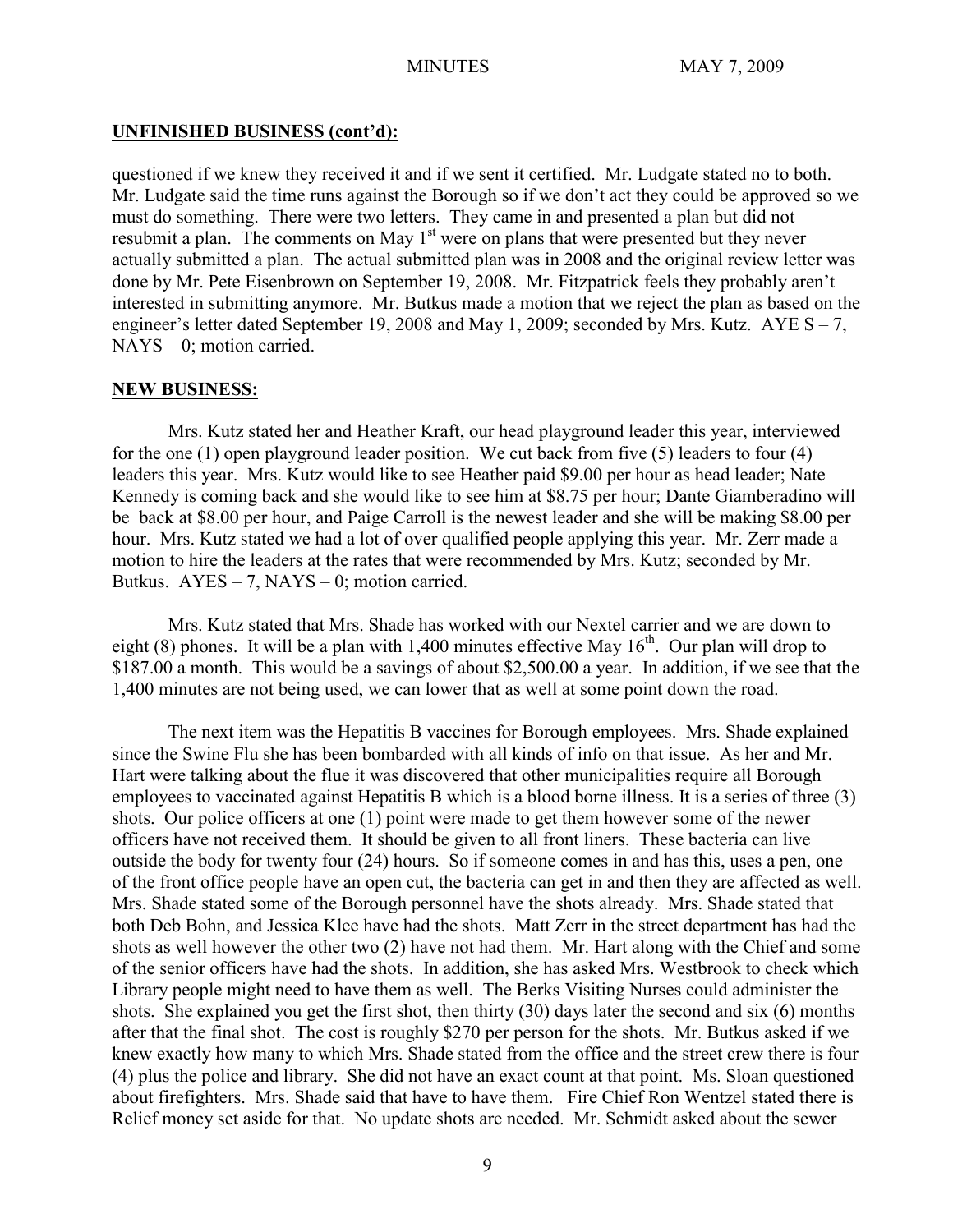#### **NEW BUSINESS (cont'd:**

crew. Mr. Juzyk has had his; however this would be on Miller. Mr. Butkus questioned if the employee's health insurance would cover this. Mrs. Shade stated it might however if you are giving them to the police and making others pay, it might not work. She continued that people are not going to want to use their health insurance if they have not met the deductible. She said there would be no way to make them get it then. Mrs. Shade said, it is the theory, pay me now or pay me later if we get a workman's comp claim. Mr. Wenrich agreed. Ms. Sloan feels we should get it done. Mr. Schmidt made a motion to have all non vaccinated employees receive the Hepatitis B vaccination paid by the Borough; seconded by Ms. Sloan.  $AYES - 7$ ,  $NAYS - 0$ ; motion carried. Mr. Butkus wants them to sign a waiver if they do not receive the shots to which Mrs. Shade stated she already told that to all the departments.

Mr. Fitzpatrick had two (2) items however both pertain to old business. The first was he was instructed to create an agreement for the farm lease at the sewer plant. Mr. Fitzpatrick requested that Mr. Butkus and his committee review it and they could take action at the workshop meeting. The next item was the agreement from Spring Township. He also would like Mr. Butkus' committee to review this as well.

# **EXECUTIVE SESSION:**

Mrs. Kutz called for an executive session for a personnel matter at 8:37 p.m.

#### **RECONVENE:**

Council reconvened at 8:49 p.m. No action was taken at this time.

# **COUNCIL PRESIDENT:**

Mr. Wenrich announced that the Borough Hall will be closed on Friday, July  $3<sup>rd</sup>$  in observance of the July  $4^{th}$  holiday. The Borough Hall will be open on Tuesday, May  $19^{th}$ , Primary Election Day.

# **SEWER COMMITTEE – GEORGE BUTKUS:**

Mr. Butkus stated he knows that some of the public might not have heard the reasoning for the rate increase however we have gone over this several times and some of the time in great detail. It took us three (3) years to get to this point as we studied every possible way of looking at it. There are no grants available; there are no other sources of income and as everyone heard tonight the electric will be going up. However to Mr. Schlott's credit, based on the rough numbers Mr. Butkus felt we were going to have to go up between 300% and 400%. We would still be in the realm of what others in the County are paying. However Mr. Schlott really crunched the numbers and we maximized the plant without building things we don't need, we were able to reduce the amount of the increase. Additionally, odd are over the next few years we will need more rate increases as electric rates go up, etc. However, unless the electric rates really go up, it should not need to go up like this. The biggest reason it had to go was because this Council along with previous Councils didn't want to increase the sewer rates. Now it is time to pay the fiddler. Most households pay